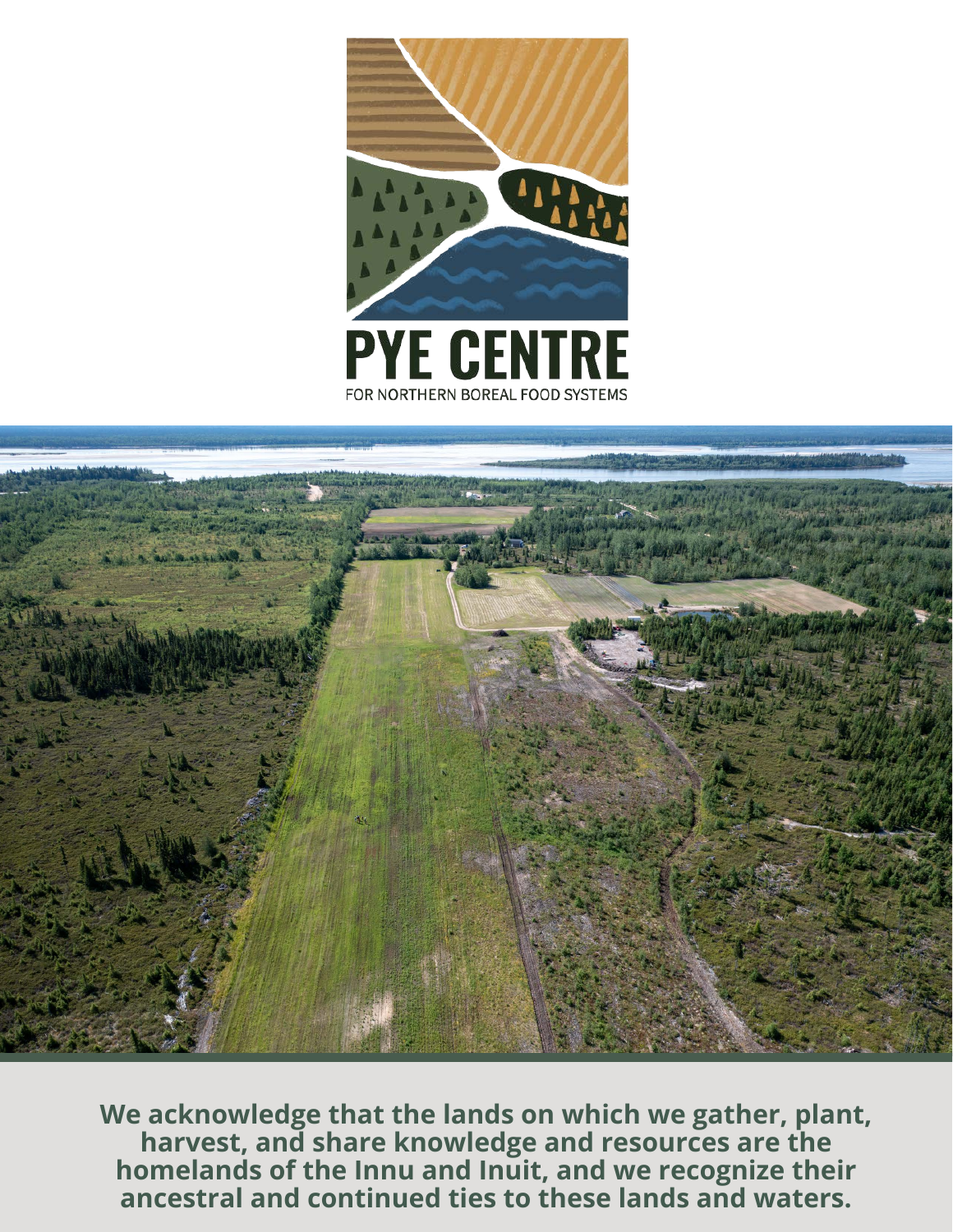# FOR NORTHERN BOREAL FOOD SYSTEMS **PYE CENTRE SURVE CENTRE ADVISORY**

**COMMITTEE (PCAC) TERMS OF RELATIONSHIP**

*We acknowledge that the lands on which we gather, plant, harvest, and share knowledge and resources are the homelands of the Innu and Inuit, and we recognize their ancestral and continued ties to these lands and waters.*

### **INTRODUCTION**

The Pye Centre is a community-based and community-led hub for research, education, teaching, and community engagement, managed by the Labrador Campus of Memorial University. We are a community of engaged farmers, community growers, and researchers working together to co-create knowledge and evidence-based resources that contribute to strengthening and enhancing Northern boreal food systems.

The Pye Centre Advisory Committee (PCAC) is comprised of a diverse group of individuals holding invaluable knowledge, perspectives, and strong expertise and skillsets in food production, food security, and food systems. Working together with the Pye Centre and other key partners, the PCAC will ensure all Pye Centre programs and activities continue to serve our shared goals for strengthening and enhancing food innovation, food production, and community connections in Labrador.

We recognize the importance of the relationships among PCAC members and the Pye Centre, as well as the respective webs of relationships we all hold within our respective communities. It is these relationships that will enable the Pye Centre to grow from a place of strength to co-create knowledge and evidence-based resources that contribute to strengthening and enhancing Northern boreal food systems in Labrador.

This document serves to outline the roles and responsibilities of the PCAC in relation to the people and places that comprise the Pye Centre.

#### **PRINCIPLES & PRACTICES OF ACTIVITIES AT THE PYE CENTRE**

At the Pye Centre, the following values shape our vision and goals for strengthening and enhancing Northern boreal food systems, and guide the principles and practices of all our agricultural, educational, research, and community engagement activities:

- RELEVANCE for Labrador peoples and food systems;
- RESPONSIBILITY to peoples, lands, and waters through adherence to ethical principles and respectful conduct;
- RECIPROCITY among peoples, lands, and waters; and
- RELATIONAL ACCOUNTABILITY among all those working with us to achieve our vision and goals.

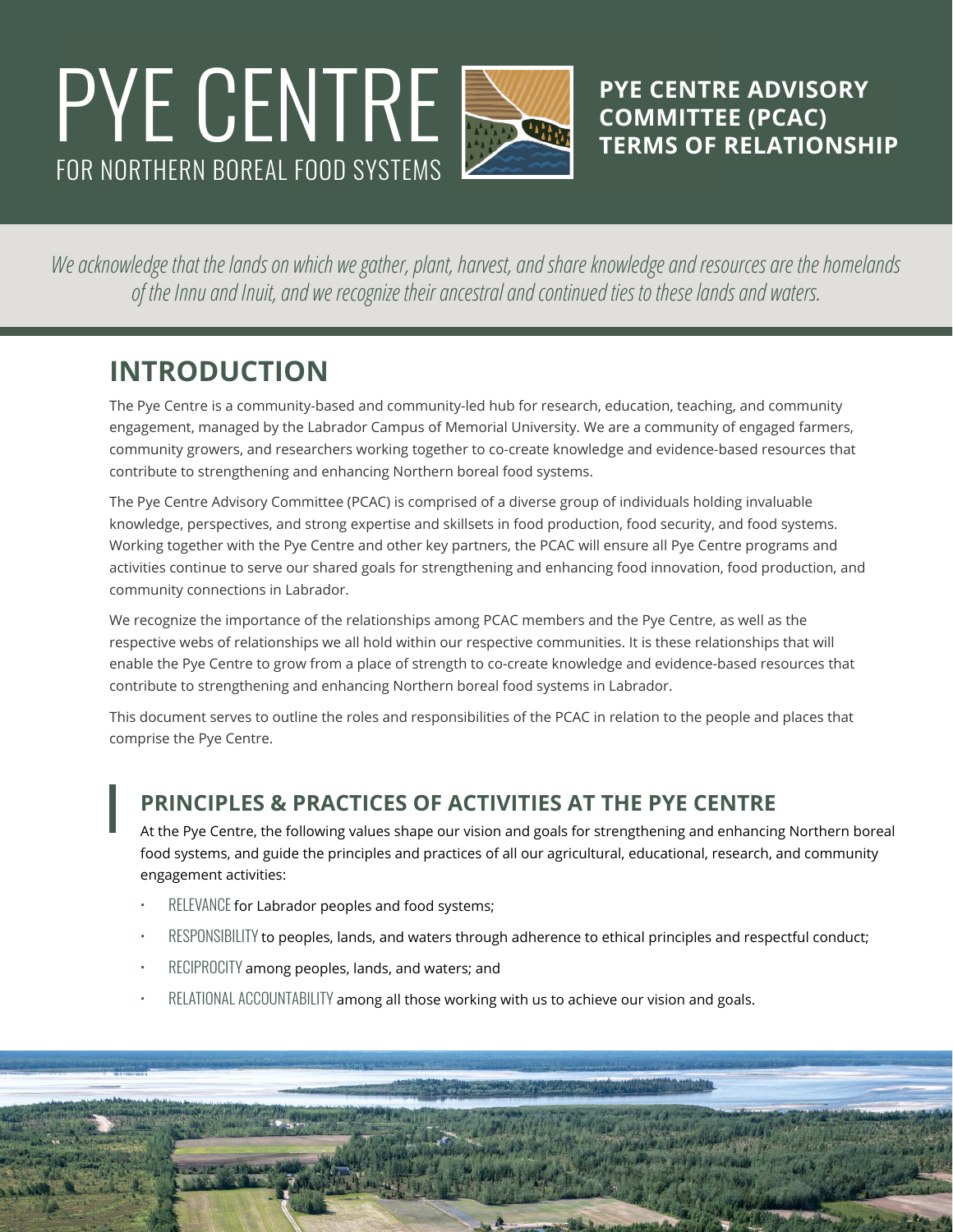## FOR NORTHERN BOREAL FOOD SYSTEMS **PYE CENTRE COMMITTEE (PCAC)**



**COMMITTEE (PCAC) TERMS OF RELATIONSHIP**

*We acknowledge that the lands on which we gather, plant, harvest, and share knowledge and resources are the homelands of the Innu and Inuit, and we recognize their ancestral and continued ties to these lands and waters.*

### **ROLES & RESPONSIBILITIES OF THE PYE CENTRE ADVISORY COMMITTEE**

1. CONNECT WITH A DIVERSE GROUP OF INDIVIDUALS WHO ARE WORKING TOWARDS THE SHARED GOAL OF A HEALTHIER, SUSTAINABLE, AND SELF-SUFFICIENT LABRADOR.

The Pye Centre's vision is to be a vibrant and leading community-led hub of Northern-focused food systems research, education, community connections, production, and distribution in Labrador. Our goals are to work together, through research and education, to support and enhance: 1) Already-present local food networks; 2) Availability of fresh and desired foods; 3) Local food security and sovereignty; and 4) Health and wellbeing.

- 1.1.In keeping with the Pye Centre's values of relational accountability, the PCAC will be comprised of representatives from key partner institutions and organizations to the Labrador Campus. Invitations for PCAC membership will be extended based on positive interpersonal relationships among the Pye Centre, the Labrador Campus, and key partners.
	- *1.1.1. There is no predetermined membership size for the PCAC. Existing members can bring forward potential names to discuss with the PCAC at any point, and the entire Committee will discuss and determine whether to extend an invitation. Invitations will be extended to ensure the PCAC membership is reflective and representative of the collective knowledge, experiences, and skillsets required to the guide the Pye Centre towards the goals described above.*
	- *1.1.2. Pye Centre staff and PCAC members may consult with the full Committee and invite guests to participate in PCAC meetings on an ad hoc basis.*
	- *1.1.3. PCAC members may choose to step away from the PCAC at any point, and may choose to identify a replacement.*
	- *1.1.4. Current PCAC members will be listed in Appendix A of these Terms of Relationship, which will be updated as needed.*
- 1.2.The PCAC will meet at least three times per year, and additional meetings will be called as needed.
	- *1.2.1. Meetings will be called and co-chaired by Pye Centre staff, with at least two weeks' notice given to the PCAC. Agendas will be sent out at least a week prior to an upcoming meeting, and members will be encouraged to provide feedback and suggest additional items as needed.*
	- *1.2.2. PCAC members who are unable to attend a meeting shall identify a delegate to attend in their place, if applicable and appropriate.*
	- *1.2.3. Following discussions and consensus-based decisions, Pye Centre Staff and PCAC members may strike working groups to address priorities brought forward at PCAC meetings. These working groups will meet as needed.*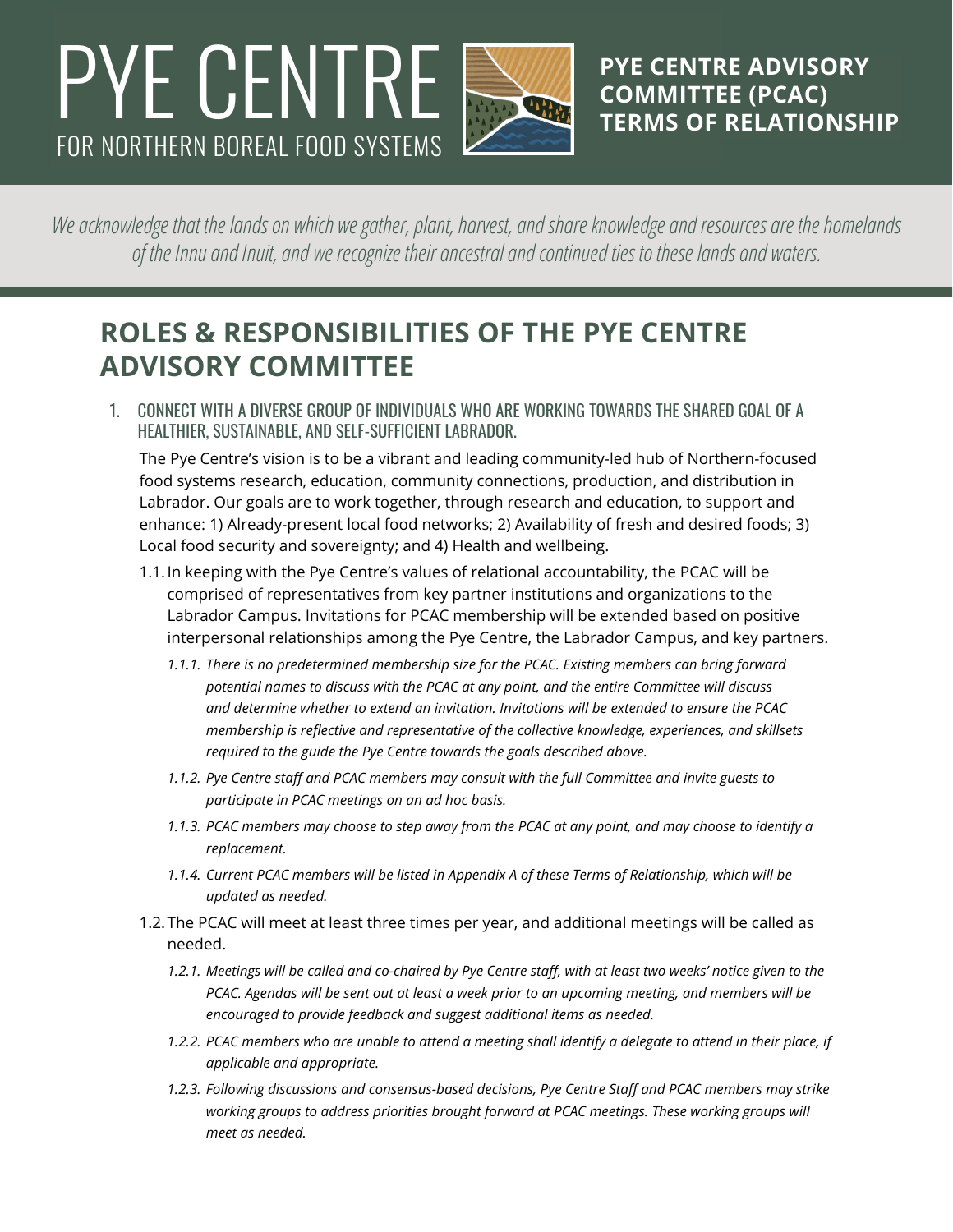## FOR NORTHERN BOREAL FOOD SYSTEMS **PYE CENTRE COMMITTEE (PCAC)**



**COMMITTEE (PCAC) TERMS OF RELATIONSHIP**

*We acknowledge that the lands on which we gather, plant, harvest, and share knowledge and resources are the homelands of the Innu and Inuit, and we recognize their ancestral and continued ties to these lands and waters.*

2. MEANINGFULLY CONTRIBUTE TO THE GROWTH AND DEVELOPMENT OF FOOD SYSTEMS RESEARCH, EDUCATION, AND PROGRAMMING AT THE PYE CENTRE,

The PCAC shall engage in knowledge-sharing and reach final decision making through discussion and consensus on a variety of materials related to community engagement, educational, and research activities at and with the Pye Centre. These materials may include but are not limited to:

- 2.1.The PCAC governance structure, including policies, protocols, and procedures.
- 2.2.Rightsholder engagement plans to ensure all Pye Centre activities are serving the needs of the Innu and Inuit.
- 2.3.Proposals from individuals looking to conduct community farm-based research projects at and with the Pye Centre.
- 2.4.Applications for awards, grants, and other funding sources to support Pye Centre activities.
- 2.5.Communications plans for updating community members and key partners on Pye Centre activities.
- 3. ASSIST IN BREAKING DOWN BARRIERS TO AGRICULTURAL DEVELOPMENT AND FOOD DISTRIBUTION IN LABRADOR:
	- 3.1.Pye Centre staff and PCAC members will work with the broader communities of our respective organizations and institutions to share Pye Centre successes, identify areas and opportunities for growth, and highlight strategies to overcome challenges.